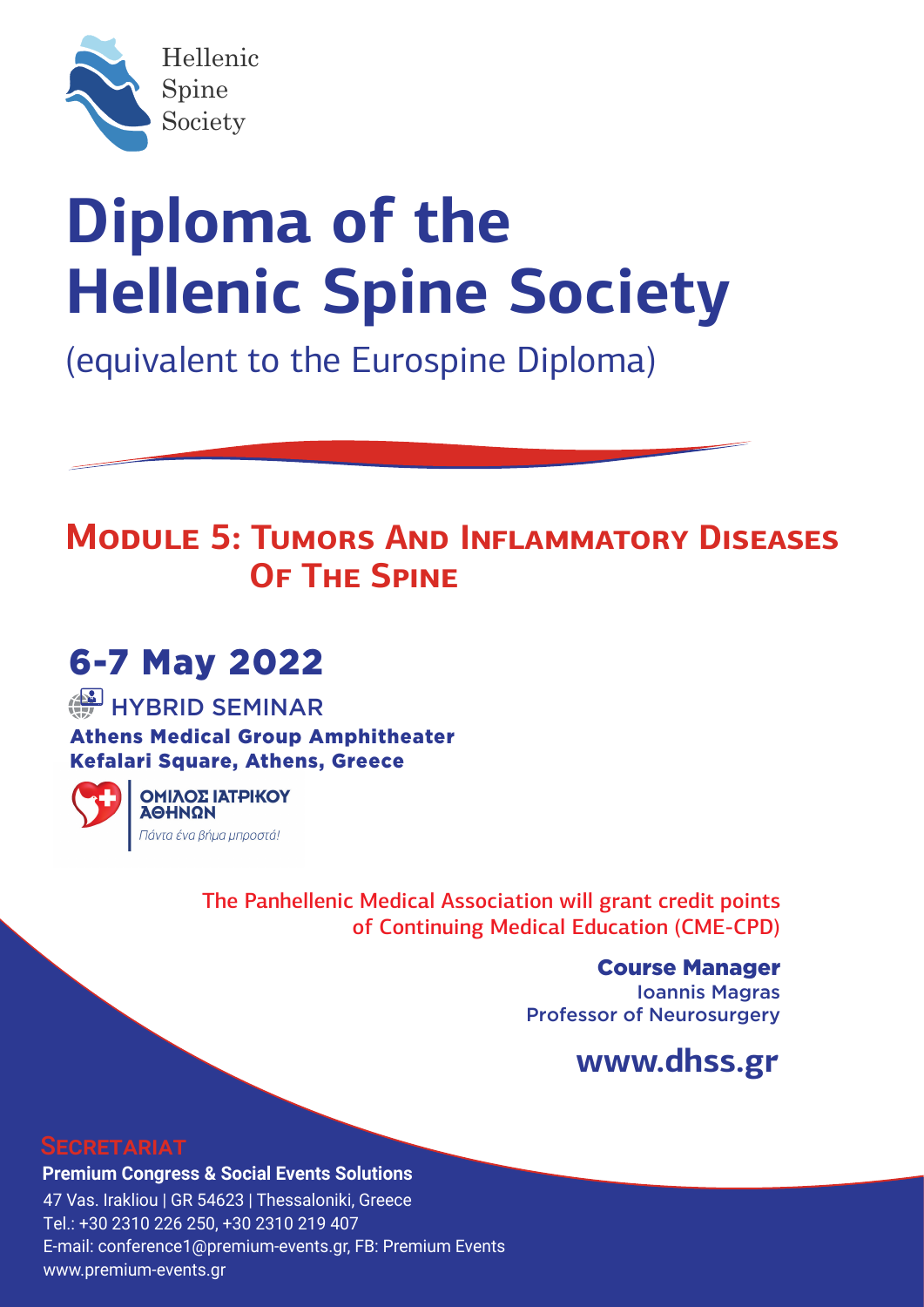(equivalent to the Eurospine Diploma)



Course Manager **Ioannis Magras** Associate Professor of Neurosurgery

**www.dhss.gr**

#### 6-7 May 2022

**MODULE 5: TUMORS AND INFLAMMATORY**

# **Hellenic Spine Society**



(equivalent to the Eurospine Diploma)

Course Manager **Ioannis Magras** Associate Professor of Neurosurgery

**www.dhss.gr**

#### 6-7 May 2022

**MODULE 5: TUMORS AND INFLAMMATORY DISEASES OF THE SPINE**

## FACULTY

CHAIRMAN Spiliotopoulos Athanasios

**FACULTY** 

Apostolou Thomas Bouramas Dimos Hadgaonkar Shailesh Iliadou Kornilia Kotsa Kalliopi Paterakis Konstantinos Patsalas Ioannis Spiliotopoulos Athanasios Stavridis Stavros Toulios Petros Tsitsopoulos Parmenion Tsolpidis Paschalis Voulgaris Spyridon

### LEARNING OUTCOMES:

#### **SESSION 1 - VERTEBRAL OSTEOMYELITIS**

#### **Evidence Based Medicine**

- Explain the aetiology of vertebral osteomyelitis including: bacterial, tuberculous, and fungal
- Describe the pathogenesis including venous route, arterial inoculation and iatrogenic direct extension
- Anticipate the routes of spread: vertebral body & intervertebral disc

#### **Symptoms & Diagnosis**

- Recognise the signs and symptoms of vertebral osteolyelitis
- Identify the risk factors (immunodeficiency etc)
- Select appropriate investigations
- Distinguish on MRI and x-ray the key features that define and contrast both pyogenic and tuberculous spinal lesions

### **Conservative Management & Indications for Surgical Treatment**

- Evaluate options for conservative treatment
- Compare absolute and relative indications for conservative treatment

#### **Surgical Management of Spinal Infections**

- Formulate a plan for infection specific treatment
- Anticipate complications
- Plan appropriate management
- Appraise current evidence concerned with spondylitis outcome and prognosis

#### **Case Discussion**

#### **SESSION 2 - RHEUMATOID DISEASE**

#### **Etiology, Pathogenesis, Symptoms, Diagnosis**

- Explain the aetiology of rheumatoid disease
- Describe the pathogenesis relating rheumatoid disease and joint changes
- Recognise the signs and symptoms
- Select and interpret appropriate investigations and imaging
- Recognise signs of the rheumatoid spine ankylosing spondylitis

### **Stabilizing & Corrective Surgery of the Spine**

- Describe indications for corrective surgery for ankylosing spondylitis
- Diagnose occipito-atlantoaxial complex and subaxial cervical spine
- Differentiate between horizontal and vertical atlantoaxial instability

### **Diagnosis & Treatment of the Occipito- Atlantoaxial Complex**

- Identify the commonly used radiographic lines and measurements for the C0 to C2 complex
- Plan appropriate treatment for C0 to C2 and sub- axial rheumatic neck problems
- Appraise current evidence regarding outcome and prognosis

**Case Discussion**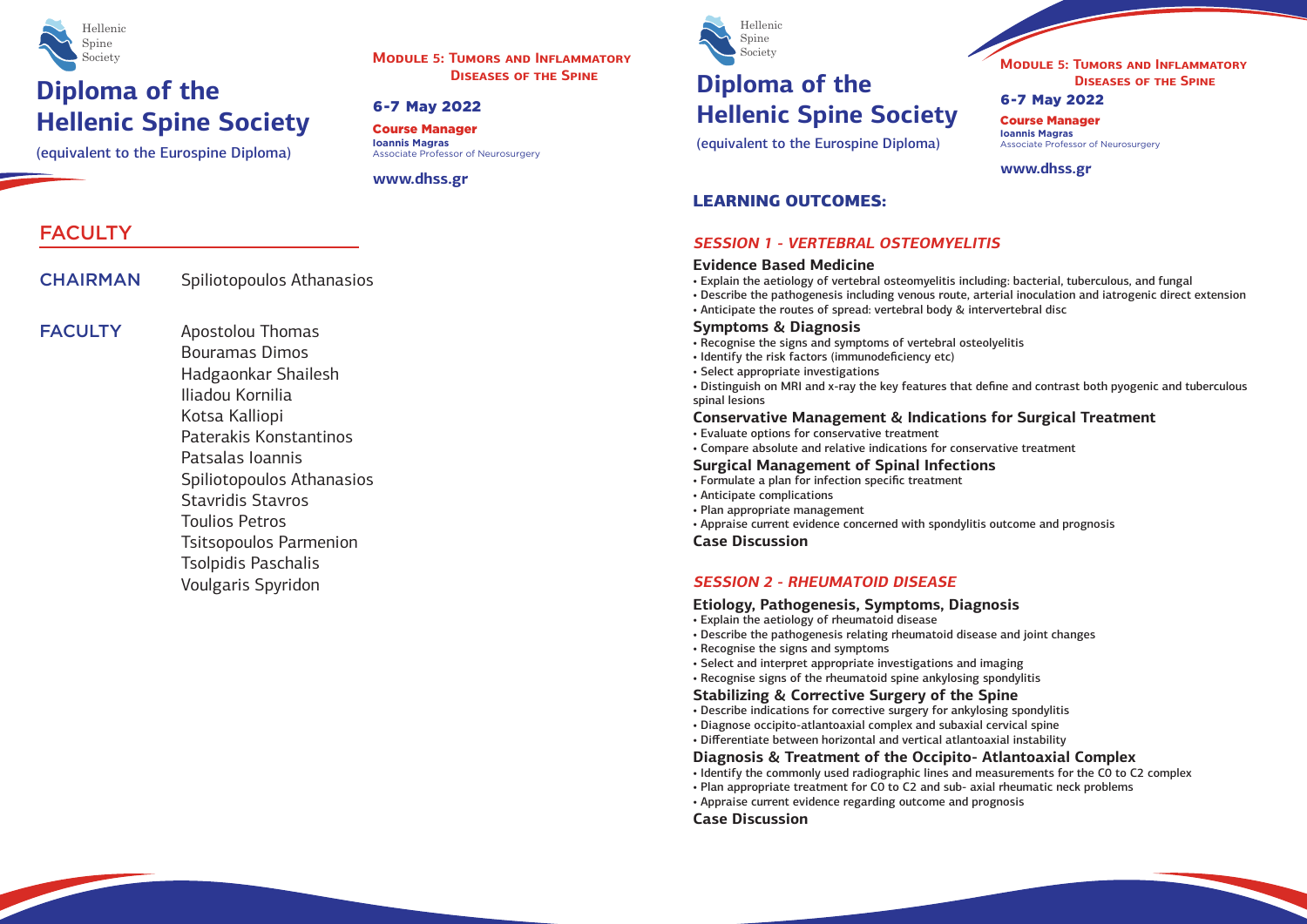(equivalent to the Eurospine Diploma)



Course Manager **Ioannis Magras** Associate Professor of Neurosurgery

# **DISEASES OF THE SPINE Diploma of the Hellenic Spine Society**

#### **www.dhss.gr**

#### 6-7 May 2022

**MODULE 5: TUMORS AND INFLAMMATORY**

(equivalent to the Eurospine Diploma)



Course Manager **Ioannis Magras** Associate Professor of Neurosurgery

**www.dhss.gr**

Welcome Coffee

#### 6-7 May 2022

**MODULE 5: TUMORS AND INFLAMMATORY DISEASES OF THE SPINE**

### **SCIENTIFIC PROGRAMME**

MODULE 5: TUMORS & INFLAMMATORY DISEASE OF THE SPINE SATURDAY, 7 May 2022

**09:00 - 10:30 Session 1: VERTEBRAL OSTEOMYELITIS**

**6. Routes of Spread** 

**Conservative Treatment & Indications for** 

**of Spinal Infections** 

#### $10$  DISEASE

**11:30 - 11:45 Etiology, Pathogenesis, Symptoms, Diagnosis**

**12:45 - 11:45 Surgery of the TL Spine (Spondylitis)** 

**12:00 - 12:15 Diagnosis & Treatment of the Occipito**

**12:15 - 12:45 Analysis and discussion of a surgical procedure (Video)**

COURSE ATTENDANCE IS MANDATORY

### **CHAIRMAN: SPILIOTOPOULOS ATHANASIOS**

**SESSION 3 - METABOLIC BONE DISEASES**

**Bone Disorders** • Paget's disease

• Rickets

• DISH (Forestier's disease)

| • Metabolic bone disease Osteoporosis<br>• Outline the etiology of osteoporosis                                                                                                                                                                                                                                                                                                                                               | $08:30 - 09:00$                    | <b>Course Registration &amp; W</b>                                              |
|-------------------------------------------------------------------------------------------------------------------------------------------------------------------------------------------------------------------------------------------------------------------------------------------------------------------------------------------------------------------------------------------------------------------------------|------------------------------------|---------------------------------------------------------------------------------|
| • Diagnose osteoporosis using appropriate investigations                                                                                                                                                                                                                                                                                                                                                                      | 09:00 - 10:30                      | <b>Session 1: VERTEBRAL</b>                                                     |
| <b>Surgical Considerations In Disorders of the Bone</b><br>• Evaluate treatment options<br>• Compare minimally invasive techniques including vertebroplasty, kyphoplasty                                                                                                                                                                                                                                                      | $09:00 - 09:15$                    | <b>Etiology, Pathogenesis,</b><br>S. Stavridis                                  |
| and vertebral body stenting<br><b>Case Discussion</b>                                                                                                                                                                                                                                                                                                                                                                         | $09:15 - 09:30$                    | <b>Symptoms &amp; Diagnosis</b><br>S. Stavridis                                 |
| <b>SESSION 4 - TUMOURS OF THE AXIAL SKELETON</b>                                                                                                                                                                                                                                                                                                                                                                              | $09:30 - 09:45$                    | <b>Conservative Treatmen</b><br><b>Surgical Treatment</b>                       |
| Primary benign tumours and tumour like lesions<br>Diagnosis and management<br>• Explain the aetiology of tumours and tumour like lesions<br>• Describe the pathogenesis relating to tumours and tumour like lesions                                                                                                                                                                                                           | $09:45 - 10:00$                    | P. Tsitsopoulos<br><b>Surgical Management o</b><br>S. Hadgaonkar                |
| • Differentiate between primary benign tumours and tumour like lesions                                                                                                                                                                                                                                                                                                                                                        | $10:00 - 10:30$                    | <b>Case Discussion</b>                                                          |
| · Select appropriate investigations, interpret results and stage tumour like lesions<br>• Evaluate treatment options<br>• Anticipate outcomes<br>• Formulate a plan for long term monitoring<br><b>Secondary malignant tumours</b><br>Diagnosis and management<br>• Justify the relative importance of combined tumour therapy including surgery, radiotherapy and<br>chemotherapy<br>• Evaluate surgical options and results | $10.30 - 11.00$<br>$11:00 - 12:45$ | Coffee break<br><b>Session 2: RHEUMATOI</b>                                     |
|                                                                                                                                                                                                                                                                                                                                                                                                                               | $11:30 - 11:45$                    | <b>Etiology, Pathogenesis,</b><br>K. Iliadou                                    |
|                                                                                                                                                                                                                                                                                                                                                                                                                               | $11:45 - 12:00$                    | <b>Stabilizing &amp; Corrective</b><br>(Especially Ankylosing !<br>K. Paterakis |
| · Formulate a multidisciplinary management plan<br>• Justify the risks, benefits and impact of radiotherapy and chemotherapy<br>• Evaluate surgical options                                                                                                                                                                                                                                                                   | $12:00 - 12:15$                    | <b>Diagnosis &amp; Treatment</b><br><b>Atlantoaxial Complex</b><br>D. Bouramas  |
| • Anticipate complications<br><b>Case Discussion</b>                                                                                                                                                                                                                                                                                                                                                                          | $12:15 - 12:45$                    | <b>Analysis and discussior</b><br>D. Bouramas                                   |
|                                                                                                                                                                                                                                                                                                                                                                                                                               | $12.45 - 13.15$                    | Lunch break                                                                     |
|                                                                                                                                                                                                                                                                                                                                                                                                                               |                                    |                                                                                 |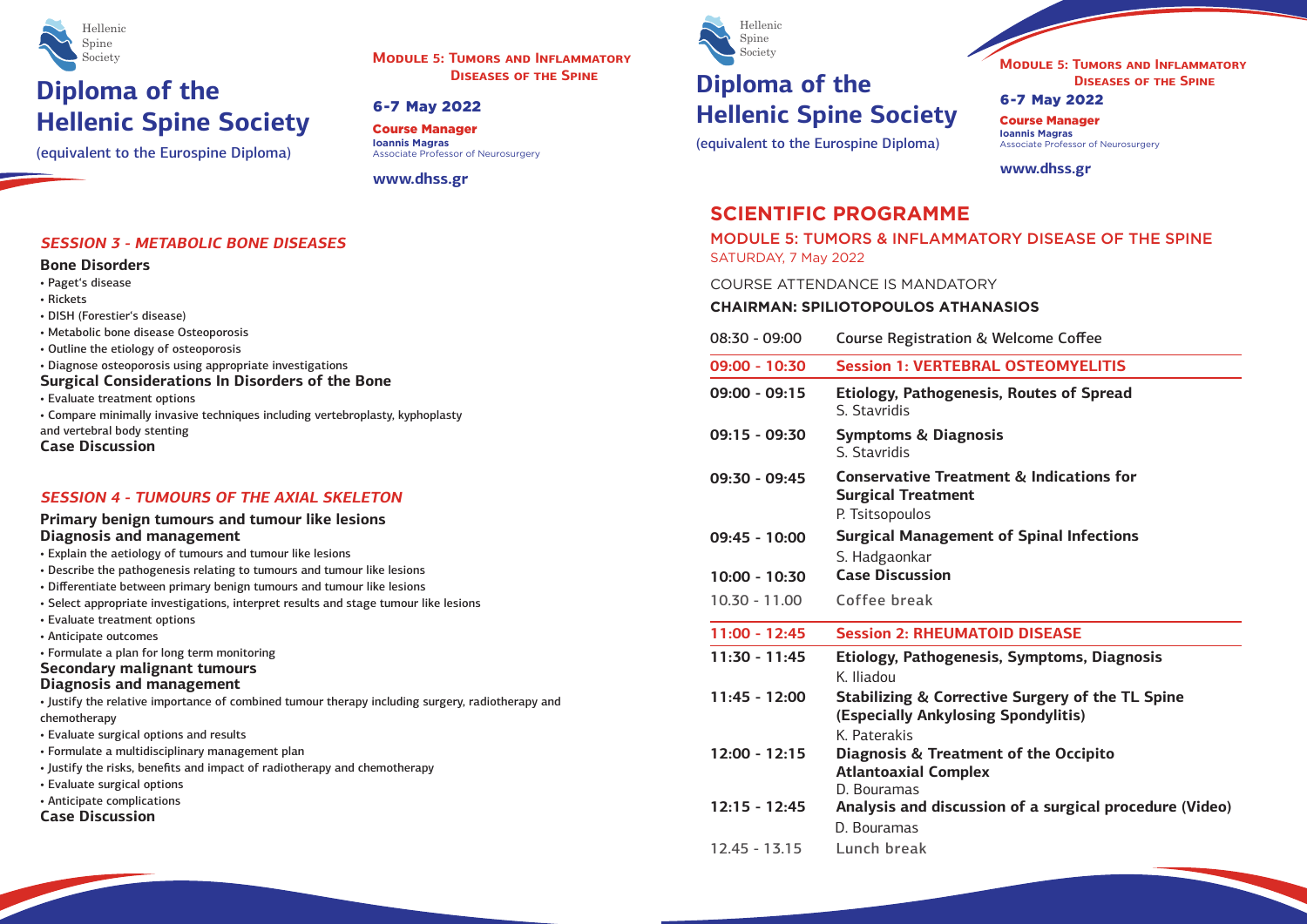(equivalent to the Eurospine Diploma)



Course Manager **Ioannis Magras** Associate Professor of Neurosurgery

# **DISEASES OF THE SPINE Diploma of the Hellenic Spine Society**

**www.dhss.gr**

#### 6-7 May 2022

**MODULE 5: TUMORS AND INFLAMMATORY**

(equivalent to the Eurospine Diploma)



Course Manager **Ioannis Magras** Associate Professor of Neurosurgery

**www.dhss.gr**

#### 6-7 May 2022

**MODULE 5: TUMORS AND INFLAMMATORY DISEASES OF THE SPINE**

### **GENERAL INFORMATION**

**Module** Module 5: TUMORS & INFLAMMATORY DISEASE OF THE SPINE

**Registration Fee** Module 5: 300 euros Module 2 and 5: 500 euros

**Course Date** 7 May 2022

**Course Language** English

### **Accreditation**

Τhe Panhellenic Medical Association grants 15 credit points of Continuing Medical Education (CME-CPD)

**Course Venue** Athens Medical Group Amfitheater Kefalari Square / Athens, Greece

**Organization** Hellenic Spine Society

### **Course Secretariat**

**Premium Congress & Social Events Solutions** THESSALONIKI: 47, V. Irakliou St. P.C. 54623 Τel: +30 2310 226250, +30 2310 219407 E-mail: conference1@premium-events.gr www.premium-events.gr

| $13:15 - 14:30$ | <b>Session 3: METABOLIC BONE DISEASES</b>                                      |  |
|-----------------|--------------------------------------------------------------------------------|--|
| $13:15 - 13.30$ | <b>Bone Disorders</b>                                                          |  |
|                 | K. Kotsa                                                                       |  |
| $13:30 - 13:45$ | Osteoporosis (Etiology, Diagnosis, Drug Therapy)                               |  |
|                 | K. Kotsa                                                                       |  |
| $13:45 - 14:00$ | <b>Surgical Considerations in Disorders of the Bone</b><br>P. Tsolpidis        |  |
| 14:00 - 14:30   | <b>Case Discussion</b>                                                         |  |
| $14:30 - 15:45$ | <b>Session 4: PRINCIPLES OF SURGICAL TREATMENT</b>                             |  |
| 14:30 - 14:45   | <b>Benign Tumours and Tumour Like Lesions:</b>                                 |  |
|                 | diagnosis and management                                                       |  |
|                 | Th. Apostolou                                                                  |  |
| 14:45 - 15:00   | <b>Primary Malignant Tumours: diagnosis and management</b><br>A.Spiliotopoulos |  |
| $15:00 - 15:15$ | Secondary Malignant Tumours: diagnosis and management<br>P. Toulios            |  |
| $15:15 - 15:45$ | <b>Case Discussion</b>                                                         |  |
| $15.45 - 16.15$ | Coffee break                                                                   |  |
| $16:15 - 17:15$ | <b>Session 5: TUMORS OF THE SPINAL CORD</b>                                    |  |
| $16:15 - 16:30$ | <b>Intradural extra medullary Tumours</b>                                      |  |
|                 | S. Voulgaris                                                                   |  |
| 16:30 - 16:45   | <b>Intramedullary Tumours</b><br>I. Patsalas                                   |  |
| $16:45 - 17:15$ | Analysis and discussion of a surgical procedure (Video)                        |  |